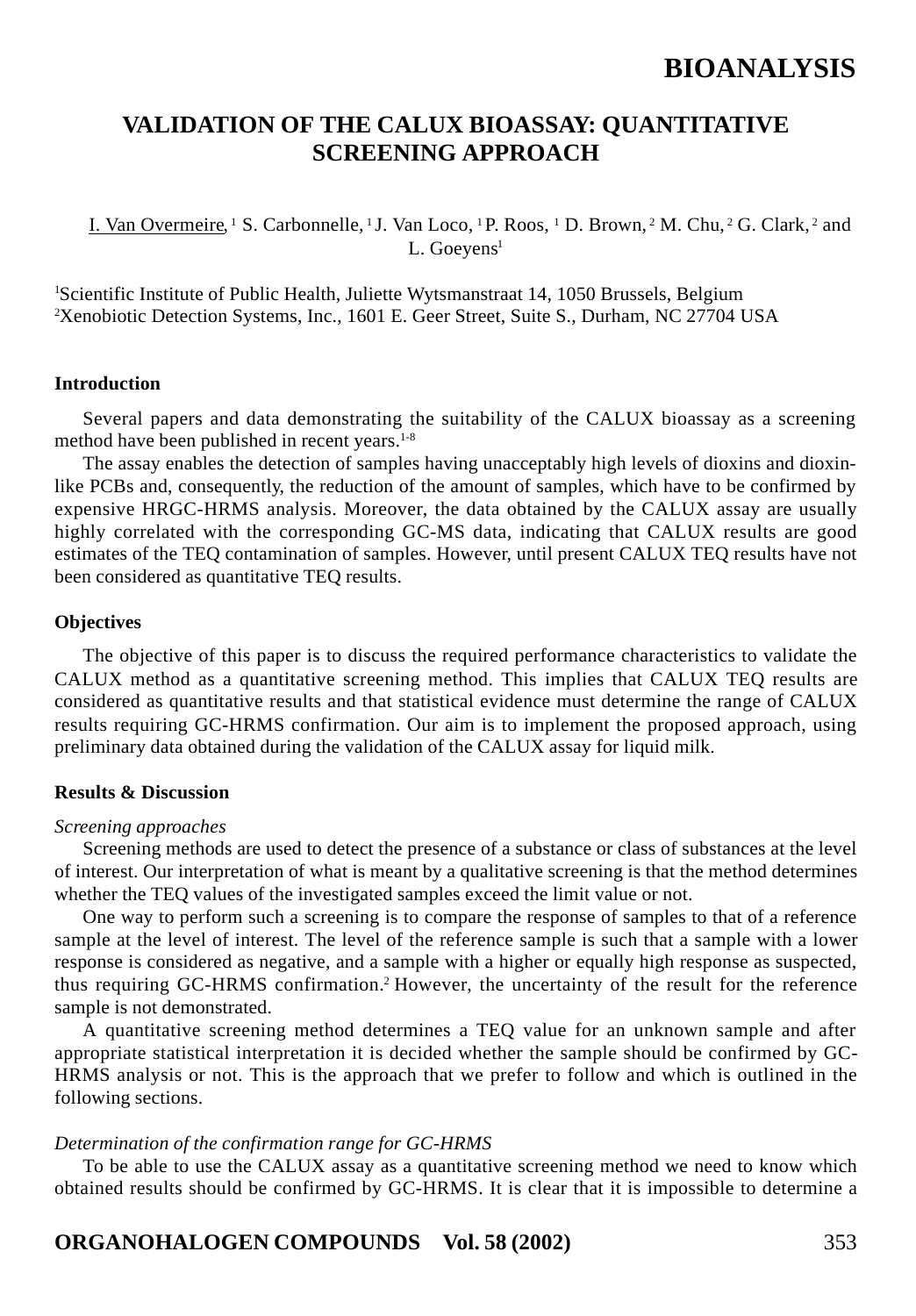single CALUX TEQ value above which the result should be confirmed. Rather a range of TEQ values for which there is insufficient certainty to accept or reject the sample should be determined. This is the 'confirmation range'.

To determine the confirmation range, the concept of CCa and CCb (Figure 1) described in the draft revision of the EC directive 93/256/CE has been used.<sup>9</sup>

For substances with a maximum residue level (MRL, the limit TEQ level for dioxins), the results beyond the decision limit CCa are significantly larger than the MRL at a confidence level of 1-a. Although we can decide in the case of an obtained result above the CCa that the TEQ-value of the sample exceeds the MRL, we cannot guaranty with the same probability that samples with a true concentration larger than the MRL are found above the CCa. This can only be demonstrated for results above the detection capability (CCb). CCb eliminates the possibility of false negative results at a confidence level of 1-b.

Assuming that the data are normally distributed and that the variances at both the MRL and sample level are equal, CCb is the upper boundary and CCa\* the lower boundary of the confirmation range (Figure 1). TEQ values beneath CCa\* are significantly lower than the MRL.

Samples with a TEQ value within the confirmation range need to be confirmed. The use of this range reduces the likelihood that true negative samples or true positive samples are sent for confirmation to the GC-HRMS. In this way, expensive and time-consuming work can be avoided.



**Figure 1.** constructing the confirmation range

The CCa and the CCa\* for the CALUX assay for milk are estimated by using CALUX results obtained for milk samples spiked at the MRL (i.e. 5 pg TEQ/g lipid.). When a=5 %, the values of CCa and CCa\* are calculated by respectively adding or subtracting 1.64 times the  $s_{MRL}$  to/from the mean value (mean = 5.45 pg TEQ/g lipid,  $s_{MRL}=0.8$  pg TEQ/g lipid, n=6). When b=5 %, the CCb is estimated by adding 1.64 x  $S_{SAMPIE}$  to CCa. Given the assumptions mentioned above,  $S_{MRL}$  can be substituted by  $S_{SAMPIE}$ .

The experimentally determined confirmation range reaches from 4.1 to 8.1 pg TEQ/g lipid. All samples leading to results within these boundaries need to be confirmed by GC-HRMS.

# *Determination of the detection limit*

To estimate the detection limit  $(L<sub>p</sub>)$  the same methodology with a- and b-error, as described above, can be applied (assuming normality and a=b=5 %). This methodology has also been described in the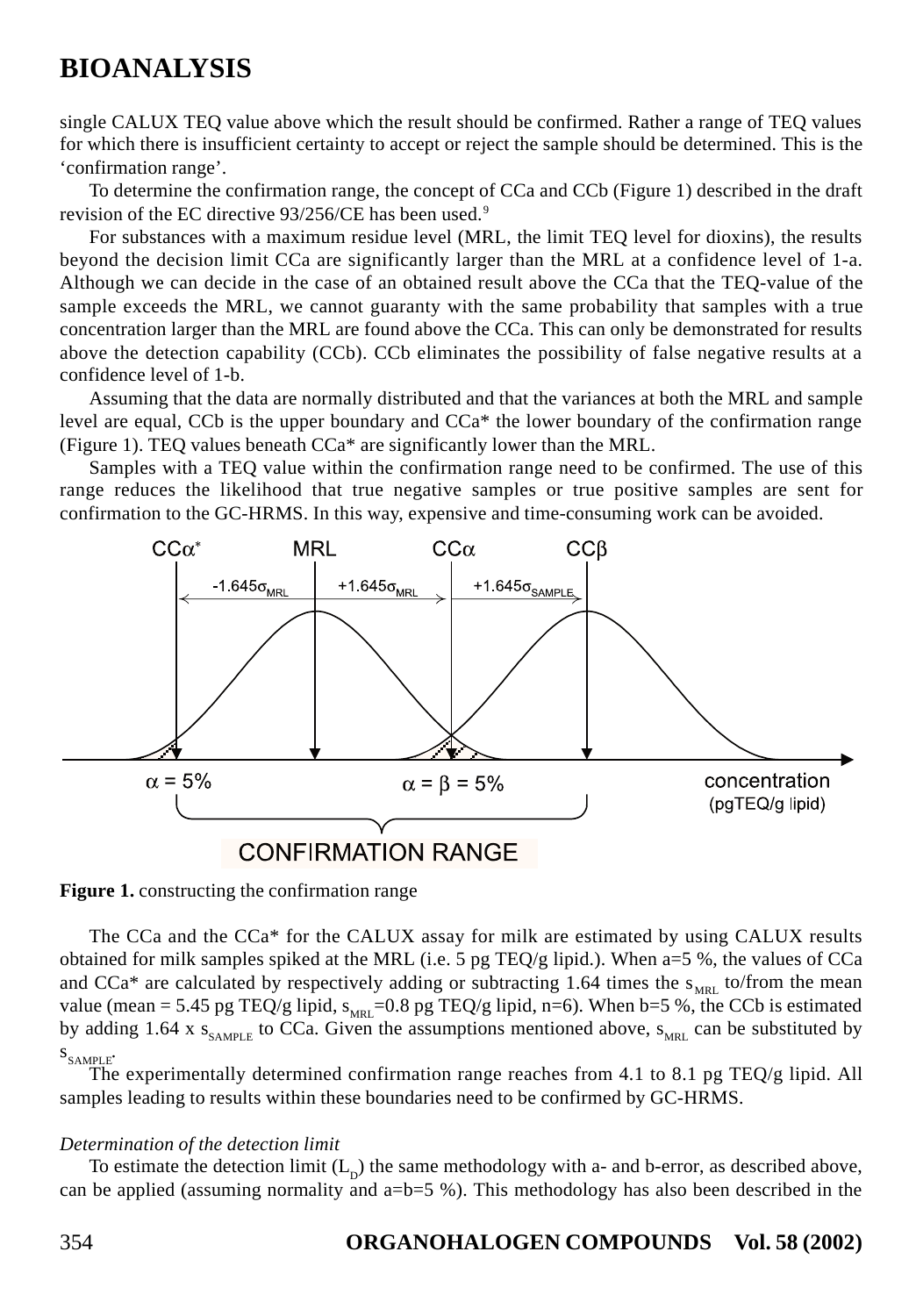IUPAC recommendations.<sup>10</sup>To calculate the  $L<sub>p</sub>$  the solvent blank has been used as surrogate for real blank samples since real blank milk samples are not available. The solvent blank is a blank solution, which is taken through the whole procedure, from the pre-treatment up to the measurement. We also preferred the solvent blank and not the DMSO response because for solvent blanks TEQ values can be calculated. (mean=0.32 pg TEQ/well;  $s<sub>bl</sub>=0.16$  pg TEQ/well, n=25). First the critical value  $L_c$  is calculated. It is the critical level or decision limit above which a result may be reliably recognized as detected. When a=5 % L<sub>c</sub> is calculated by adding .1.64s<sub>b</sub>, to the mean blank result which gives L<sub>c</sub>=  $0.32+1.64 \times 0.16 = 0.58$  pg TEQ/well.

The L<sub>D</sub> will be given by the following equation: L<sub>D</sub> = L<sub>C</sub> + 1.64 x s<sub>SAMPLE</sub> L<sub>D</sub>= 0.58 + 1.64 x 0.15  $=0.83$  pg TEO/well.

When analysing milk samples with a TEQ of 5 pg TEQ/g lipid we measured 0.95 pg TEQ/well (s:  $0.15$ ,  $n = 12$ ) considering the quantity of milk and purified extract used). This value is close to the calculated  $L_{p}$ .

By adjusting (increasing) the amount of purified milk extract it is possible for samples at the MRL to measure well above the  $L<sub>D</sub>$  (results not shown). It needs to be confirmed if and to what extent the mean blank value and consequently  $L_c$  and  $L_p$  will change when more 'blank extract' is used.

It is advisable to calculate the  $L_p$  in this way for a certain procedure and matrix.

Otherwise, the  $L<sub>p</sub>$  in the CALUX assay could be calculated for each plate and corresponding standard curve. In this case only the DMSO response can be used as a blank specific for that plate. We believe that the  $L_p$  expressed as TEQ is underestimated when the DMSO blank responses are used to calculate it. Moreover this approach hampers the comparison of calculated  $L_{p_s}$  between laboratories. We previously suggested calculating the  $L<sub>p</sub>$  from the standard curve (described by the Hill equation) as the y-intercept plus 2.5 x  $s_{DMSO}$ .<sup>11</sup> Application of this formula resulted in  $L_{Ds}$  less than half of the above mentioned  $L_p$  of 0.83 pg TEQ/well.

In any case a calculated  $L<sub>p</sub>$  should experimentally be demonstrated. This is not a simple task since blank samples are usually not available.

## **Conclusion**

An approach to determine the range of CALUX data that need to be confirmed by GC-HRMS has been proposed. Secondly, a calculation model for the detection limit of a procedure has been illustrated.

When procedures for analysing other matrices are optimised during validation it must be checked and confirmed that detection limits fall sufficiently below the limit value for the matrix under study.

## **Acknowledgements**

Financial support by the Office for Scientific, Technological and Cultural Affairs and from the Belgian Ministry of Public Health is gratefully acknowledged.

## **References**

- 1. Bovee, T.F.H., Hoogenboom, L.A.P., Hamers, A.R.M., Traag, W.A., Zuidema, T., Aarts, J.M.M.J.G., Brouwer, A., Kuiper, H. (1998) Food Add. Contam. 15, 863-875.
- 2. Hoogenboom, R., Portier, L., Onstenk, C., Polman, T., Hamers, A., Traag, W. (2000) Organohal. Comp. 45, 180-184.
- 3. Van Overmeire, I., Goeyens, L., Beernaert, H., Srebrnik, S., De Poorter, G., Baeyens, W., Clark, G., Chu, M., Chu, A., Chu, D., Morris, R., Brown, D. (2000) Organohal. Comp. 45, 196-199.
- 4. Brown, D., Kishimoto, Y., Ikeno, O., Chu, M., Nomura, J., Murakami, T., Murata, H. (2000) Organohal. Comp. 45, 200-203.

# **ORGANOHALOGEN COMPOUNDS Vol. 58 (2002)** 355